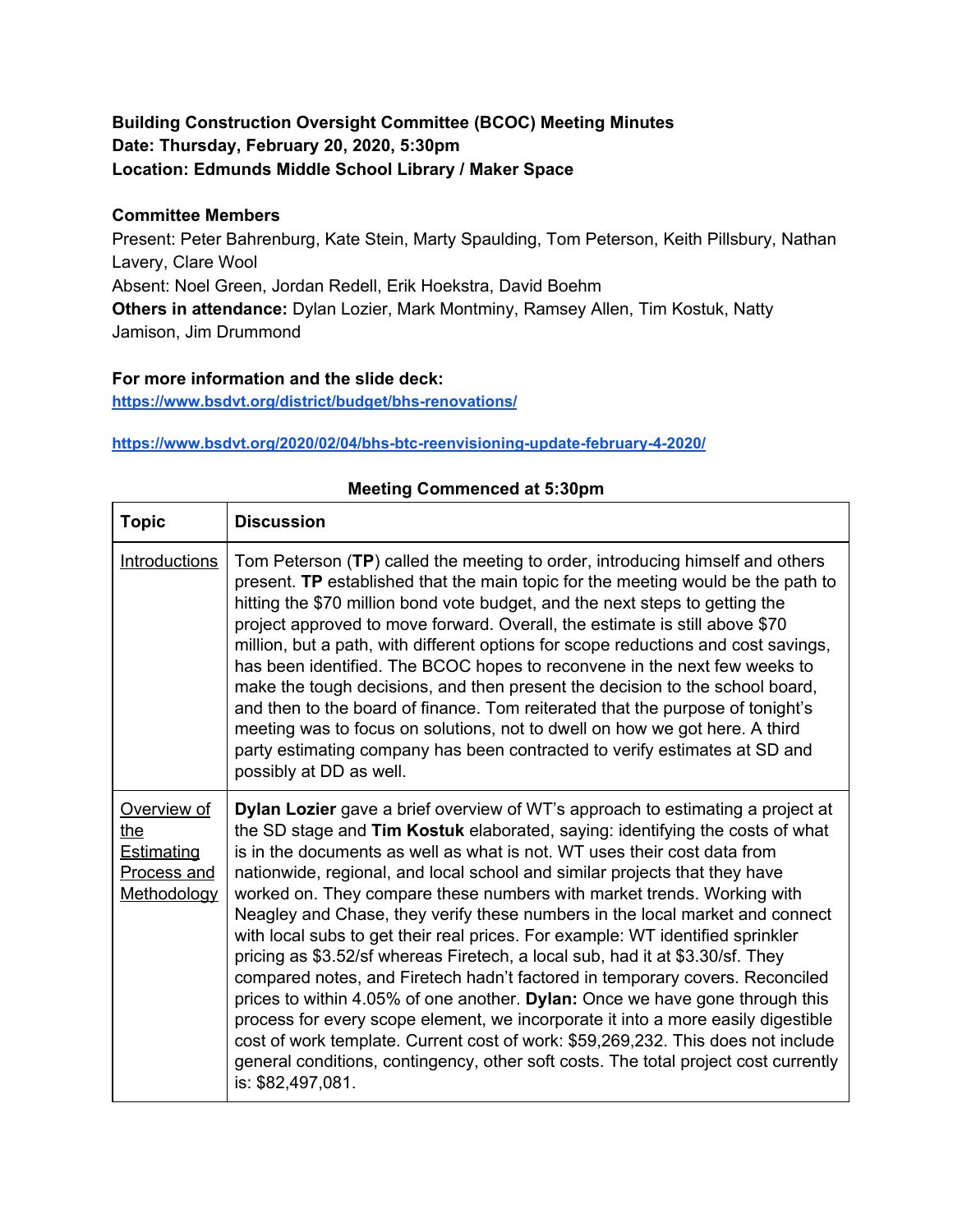| <b>Potential</b><br><b>Scope</b><br>Reductions   | Please refer to the slide deck for more information.<br>Mark Montminy: to clarify - these are the costs with all of the cost drivers (see<br>slide) included. Potential scope reduction options: these are not proposed<br>lightly, and we understand that they represent some difficult choices and are<br>more than just a \$ amount to the community.                                                                                                                                                                                                                                                                                                                                                                                                                                                                                                                                                                                                                                                                                                                                                                                                                                                                                                                                                                                                                                                                                                                                                                                                                                                                                                                                         |
|--------------------------------------------------|--------------------------------------------------------------------------------------------------------------------------------------------------------------------------------------------------------------------------------------------------------------------------------------------------------------------------------------------------------------------------------------------------------------------------------------------------------------------------------------------------------------------------------------------------------------------------------------------------------------------------------------------------------------------------------------------------------------------------------------------------------------------------------------------------------------------------------------------------------------------------------------------------------------------------------------------------------------------------------------------------------------------------------------------------------------------------------------------------------------------------------------------------------------------------------------------------------------------------------------------------------------------------------------------------------------------------------------------------------------------------------------------------------------------------------------------------------------------------------------------------------------------------------------------------------------------------------------------------------------------------------------------------------------------------------------------------|
| <b>Potential</b><br><b>Scope</b><br>Reductions   | <b>CHPS Certification:</b> we can still maintain many of the design guidelines of<br>CHPS, such as daylighting of classrooms and noise separation, but by dropping<br>the certification we can save administrative / consultant costs.<br>Bike Parking: removing canopies over proposed bike parking.<br><b>Student Parking lots:</b> these can potentially be overhauled using a different<br>funding source, in a separate project.<br>Existing gym floor: still serviceable, but will need replacement relatively soon.<br>Gym Bleachers: will be completed this summer using capital plan funds.<br>Reducing furniture budget: budget had ballooned after bond vote. Cut back<br>down to roughly \$360k which is 20% higher than indicated in the bond vote<br>budget.<br>Alternative interior finishes: lower initial costs, but potential for higher<br>maintenance costs.<br>Galleria / BD connector: bring proposed double height entrance down to<br>single story. 3800sf loss in circulation space, but no reduction in program<br>space.<br>F building renovation scope reduction: elimination of sprinkler system, no<br>roof replacement, and no new hvac. Administrative spaces to remain in F. ADA<br>and elevator upgrades remain.<br>Alternate HVAC: alternate would still be more efficient and comfortable than<br>current system, and gym and admin spaces will be cooled, but classrooms will<br>not have AC.<br>Auxiliary gym: removal would result in a less striking new facade. Could<br>remain in the bid as an alternate. Can also easily be a project at a future date.<br>Cost savings all together result in a total owner cost of approximately:<br>\$67,872,767. |
| <b>Project</b><br>highlights                     | <b>Mark M:</b> these highlights (see slide) are in the project regardless of scope<br>reduction choices.                                                                                                                                                                                                                                                                                                                                                                                                                                                                                                                                                                                                                                                                                                                                                                                                                                                                                                                                                                                                                                                                                                                                                                                                                                                                                                                                                                                                                                                                                                                                                                                         |
| <b>Next Steps</b>                                | <b>Tom P:</b> 3rd party estimating company has a very quick turnaround time and<br>should have numbers back fairly quickly. Then it is time for the hard decisions to<br>be made before presentation to the school board and the board of finance.                                                                                                                                                                                                                                                                                                                                                                                                                                                                                                                                                                                                                                                                                                                                                                                                                                                                                                                                                                                                                                                                                                                                                                                                                                                                                                                                                                                                                                               |
| <b>BCOC</b><br><b>Member</b><br><b>Questions</b> | Nathan Lavery: will the new facility be more efficient overall? Mark M: short<br>answer is yes. There will be new roof and windows, improved wall package, etc.<br>Tom P: it should be more comfortable and controllable as well.<br>Tom P: when can the BCOC convene again? Clare Wool: March 6 or 9? All:<br>yes, pending missing BCOC members approval.<br>Nathan L: is it a fair assessment that the removal of the galleria is mainly a loss                                                                                                                                                                                                                                                                                                                                                                                                                                                                                                                                                                                                                                                                                                                                                                                                                                                                                                                                                                                                                                                                                                                                                                                                                                                |